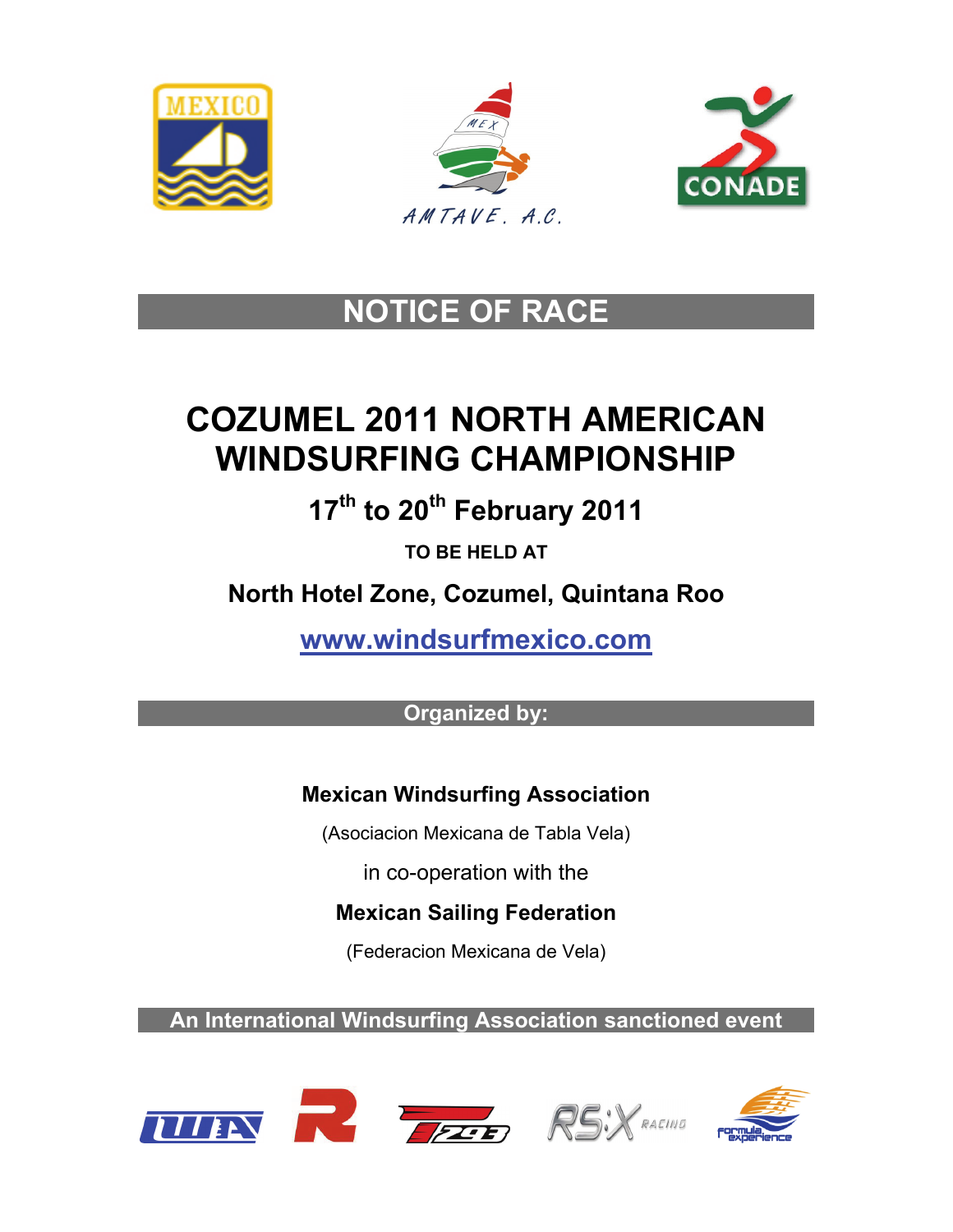#### **1 RULES**

- 1.1 The event will be governed by the rules as defined in The Racing Rules of Sailing – Windsurfing Competition Rules.
- 1.2 The Class Rules of the participating classes.
- 1.3 No national prescriptions will apply.
- 1.4 If there is a conflict between the Notice of Race and the Sailing Instructions (SI's), the SI's will take precedence.
- 1.5 If there is a conflict between languages the English text will take precedence.

#### **2 ADVERTISING**

Boards may be required to display advertising chosen and supplied by the organizing authority. ISAF Regulation 20 'Advertising Code' shall apply.

#### **3 CLASSES AND DIVISIONS**

- 3.1 The participating classes and divisions shall be:
- 3.1.1 RSX Class Men, Women, Youth Men, and Youth Women.
- 3.1.2 Techno 293 Class Junior (U15 & U17) boy & girl, Open ( A17) boy & girl.
- 3.1.3 Raceboard Class Men and Women.
- 3.1.4 Formula Experience Class Men and Women.
- 3.2 Age Divisions:
- 3.2.1 A Junior U17 shall be under the age of 17 (born in or after 1995 and not later than 1999); a Junior U15 (born in or after 1997 and no later than 2000).
- 3.2.2 A Youth (RSX) shall be under the age of 19 (born in or after 1993 and not later than 1996).
- 3.2.3 A Techno Open (A17) sailor shall be 17 years or older in the year of competition (born 1994 or earlier).
- 3.3 A minimum of 3 competitors is required to constitute a division.

#### **4 ELIGIBILITY AND ENTRY**

4.1 All entries shall meet the requirements of ISAF Regulation 19-Eligibility Code.

- 4.2 Competitors shall be members of a National Class Association which is a paid up member of the relevant international class association, or of the IWA. Membership formalities can be completed on site.
- 4.3 Mexican national competitors shall be affiliated and in good standing with the Federación Mexicana de Vela.
- 4.4 Eligible competitors, coaches and team support personnel MUST enter by completing the form which will be available on [www.windsurfmexico.com](http://www.windsurfmexico.com/) from the 1<sup>st</sup> November 2010.
- 4.5 Competitors shall present the following at registration:
	- Original Entry Form
	- Evidence of valid third party insurance
	- Proof of age
	- [Parental/legal](http://www.internationalwindsurfing.com/userfiles/documents/N_Americans_Cozumel_2011_Form_2.pdf) Guardian Assent *for those under age of 18*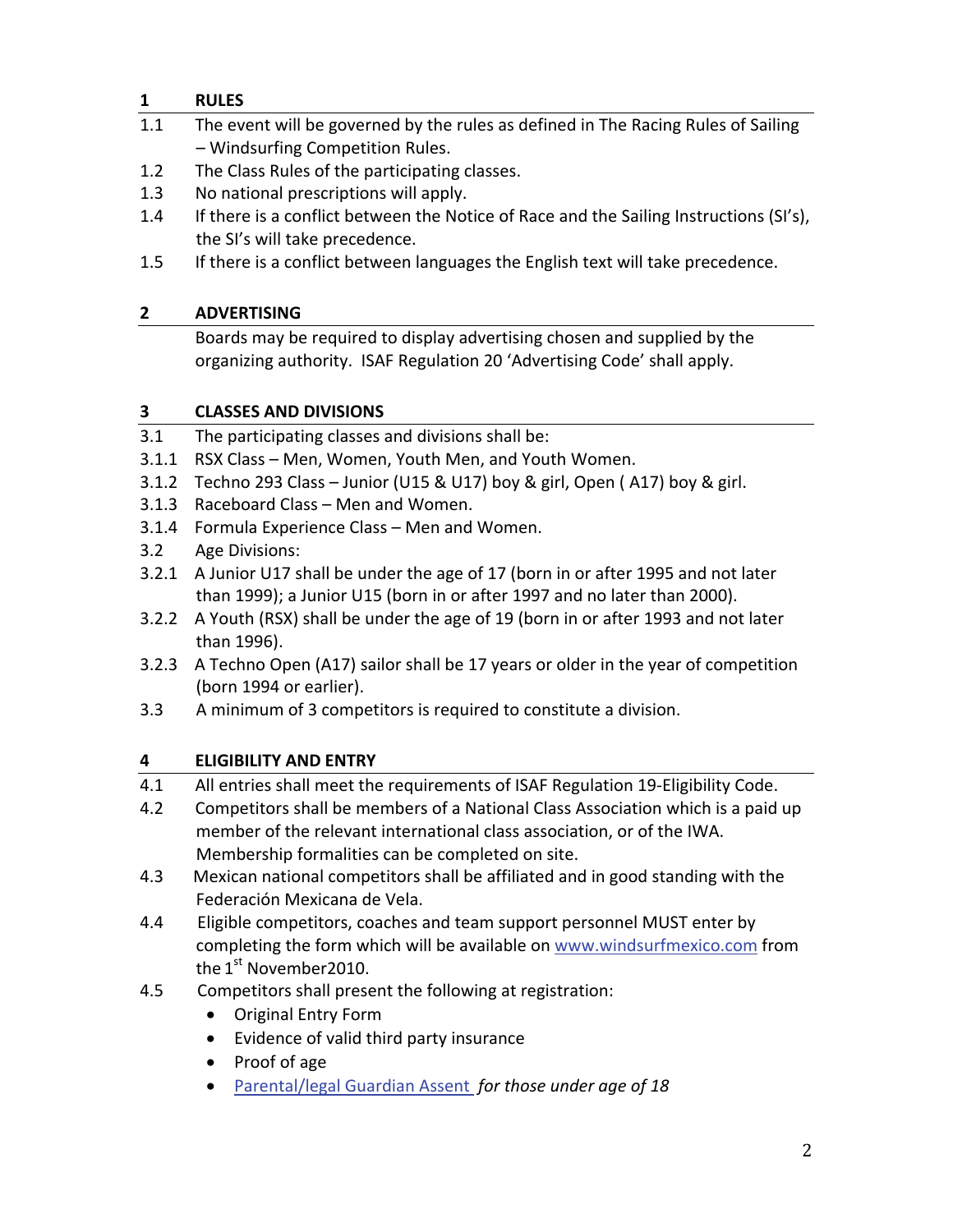- Medical Treatment [Permission](http://www.internationalwindsurfing.com/userfiles/documents/N_Americans_Cozumel_2011_Form_3.pdf) *‐ for those under age of 18 or on their parents medical insurance policy*
- 4.6 Coaches and team support personnel shall present the following at registration:
	- [Original](http://www.internationalwindsurfing.com/userfiles/documents/N_Americans_Cozumel_2011_Form_4.pdf) Coach Entry Form
	- Boat Driving Licence (if applicable)
	- Evidence of valid third party insurance

#### **5 FEES**

5.1 The required fees are as follows (US Dollars):

| Class:                    | <b>Early Entry Fee</b> | <b>Late Entry Fee</b> |
|---------------------------|------------------------|-----------------------|
| <b>Bic Techno</b>         | 100                    | 130                   |
| <b>Formula Experience</b> | 100                    | 130                   |
| <b>Raceboard</b>          | 120                    | 150                   |
| <b>RS:X</b>               | 120                    | 150                   |
| Coach                     | Free                   |                       |

- 5.2 To qualify for **Early Entry Fee** persons must register online **on or before 31st January 2011.**
- 5.3 Persons who register online **after 31st January** will pay the **Late Entry Fee**.
- 5.4 Entry fees will be paid at registration on  $17<sup>th</sup>$  February in cash US\$ or equivalent in MEX Pesos.

#### **6 RACE FORMAT**

- 6.1 The Championship shall be a single discipline, *course racing,* "open entry" event.
- 6.2 Men and women, boys and girls, may race separately, depending on entry numbers.
- 6.3 Classes shall have separate starts.
- 6.4 Classes shall race a maximum 3 races per day, in a maximum 9 race series.
- 6.5 One race is required to validate the championship for each class.

#### **7 SCHEDULE**

| Tues/Weds 15/16 Feb |           | Early arrival & training          |
|---------------------|-----------|-----------------------------------|
| Thursday 17 Feb     | 1000-1500 | Registration                      |
|                     | 1530      | Practice race                     |
|                     | 1800      | Coaches meeting                   |
|                     | 2000      | Opening ceremony                  |
| Friday 18 Feb       | 1030      | Racing                            |
| Saturday 19 Feb     | 1030      | Racing                            |
| Sunday 20 Feb       | 0930      | Racing                            |
|                     | 1430      | Last possible warning signal      |
|                     | 1530      | Prize giving and closing ceremony |
|                     |           |                                   |

7.1 The first possible warning signal will be made each day at 1030hrs, except for the practice race when the warning signal will be displayed at 1530hrs, and on the last day when the first possible warning signal will be displayed at 0930hrs.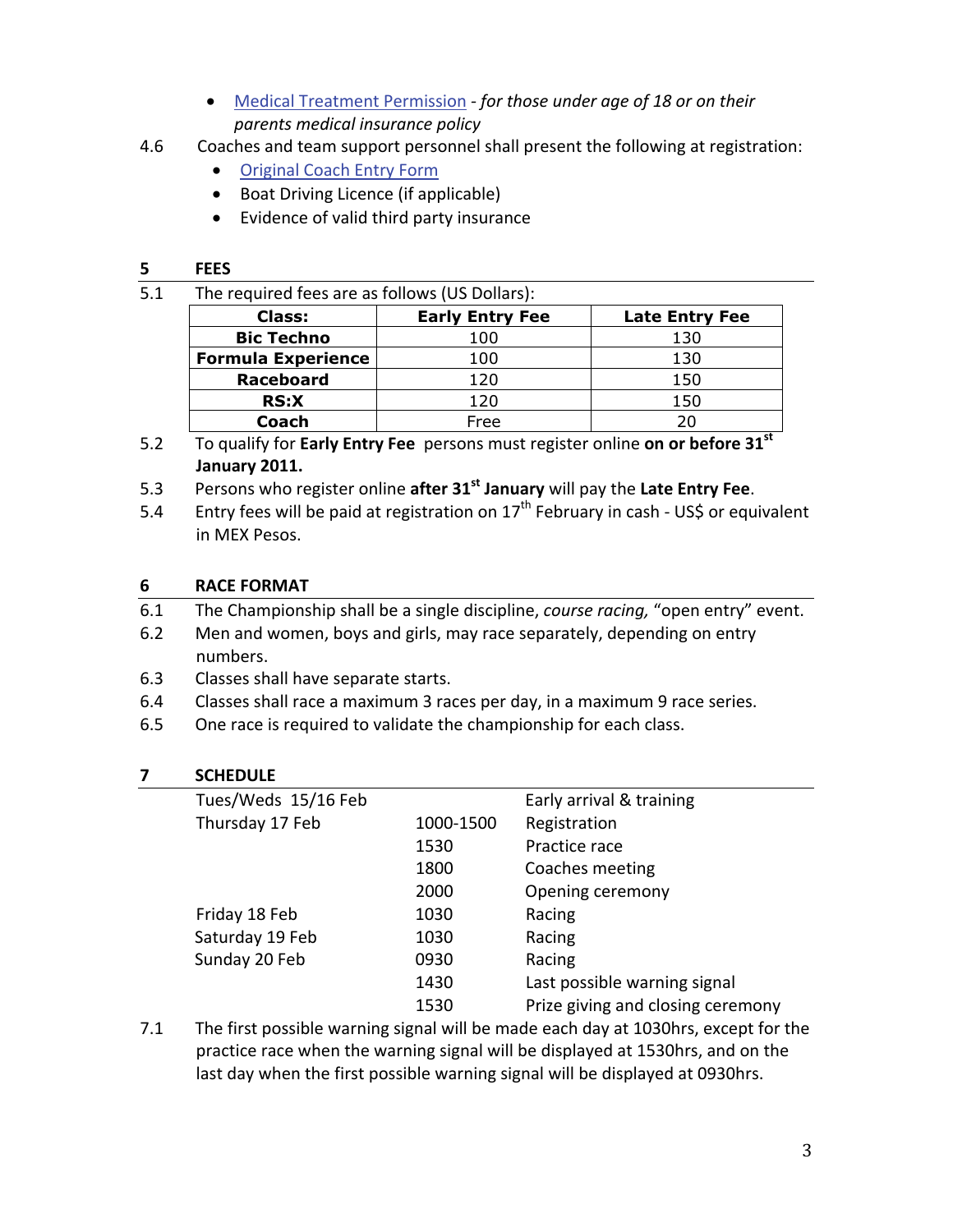#### **8 EQUIPMENT & EQUIPMENT INSPECTION**

- 8.1 An Equipment Inspection Form, which will be available at registration, shall be returned to the Event Equipment Inspector before the start of competition.
- 8.2 Equipment inspections may be made at any time during the event.
- 8.3 Upon completion of registration and until the end of the event, at all times when ashore except when launching and retrieving, all equipment shall be kept in their assigned places at event site. Removal of any equipment from the event site requires prior written approval from the race committee. Access to equipment in the storage area during certain hours, including hours of darkness may be restricted.
- 8.4 Unless otherwise directed by the organizing authority, boards and equipment shall be launched and retrieved from the designated area at the event site.

#### **9 SAILING INSTRUCTIONS**

The sailing instructions (SI's) will be available upon registration. Any changes to the SI's shall be approved by the Class Representative at the event.

#### **10 COURSES**

Details will be as described in the sailing instructions.

#### **11 PROTEST COMMITTEE**

An 'Independant Protest Committee' will be appointed according to WCR 91(a).

#### **12 SCORING**

Scoring will be according to the WCR Appendix A, and using the Low Points Scoring System.

#### **13 SUPPORT BOATS**

Support boats shall be registered at the race office. Limited charter may be available and may be applied for using the coach entry form.

#### **14 SAFETY**

- 14.1 If personal buoyancy is prescribed every competitor and support boat crewmember shall wear a personal flotation device that shall conform to the minimum standard of ISO 12402‐5 (level 50), or as specified in the SI's.
- 14.2 Personal buoyancy is mandatory for all competitors under 17 years of age and for every competitor when the Y flag is displayed.

#### **15 PRIZES**

15.1 Prizes will be awarded to the first three competitors of each properly constituted class /division. Properly constituted divisions will be posted on the official notice board after the completion of registration.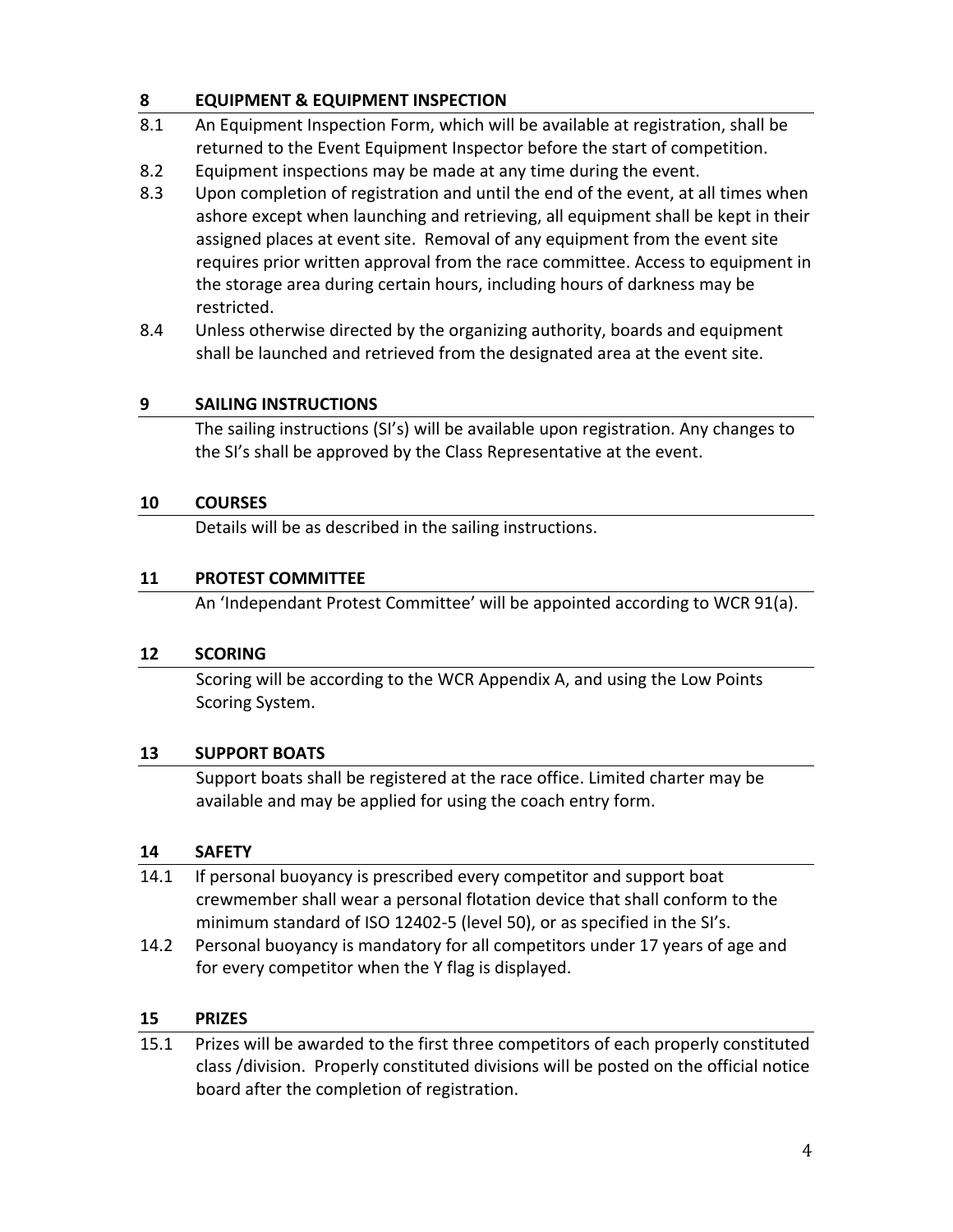- 15.2 The first man and the first woman ( boy/girl) in each class division will be declared **" ....class/division........2011 North American Champion"**.
- 15.3 Titles shall only be awarded to competitors eligible to compete for a North American national class association.

#### **16 OFFICIAL CEREMONIES**

Competitors are requested to attend the event's social functions; however, the organising authority may refuse entry to those whose standard of attire is not commensurate with the occasion.

#### **17 DISCLAIMER OF LIABILITY**

 Competitors participate in the event entirely at their own risk, see WCR 4 ‐ Decision to Race. The organising authority or any of their officials or representatives or the sponsors or their officials or representatives will not accept any liability for material damage or personal injury or death sustained in conjunction with or prior to, during or after the event.

#### **18 INSURANCE**

Each participating board shall be insured with valid third party liability insurance with a minimum cover of €350.000 per event or the equivalent.

#### **19 RIGHT TO USE NAME AND LIKENESS**

In registering for the event, competitors automatically grant to the Organising Authority the right in perpetuity to make, use and show from time to time at their discretion, any motion pictures, still pictures and live, taped or filmed television and other reproduction of them, taken during the period of the event, for the said Event as defined in the Notice of Race and Sailing Instructions in which he/she participates without compensation.

#### **20 FURTHER INFORMATION**

- 20.1 Registration will take place at the **Melia Hotel**
- 20.2 For further information please contact: **Miguel Angel Pani Can**

 **Telcel – 00521 984 876 32 64 Email – [vela.maya@hotmail.com](mailto:vela.maya@hotmail.com)**

20.3 The following Additional Information is not part of the rules for the Event.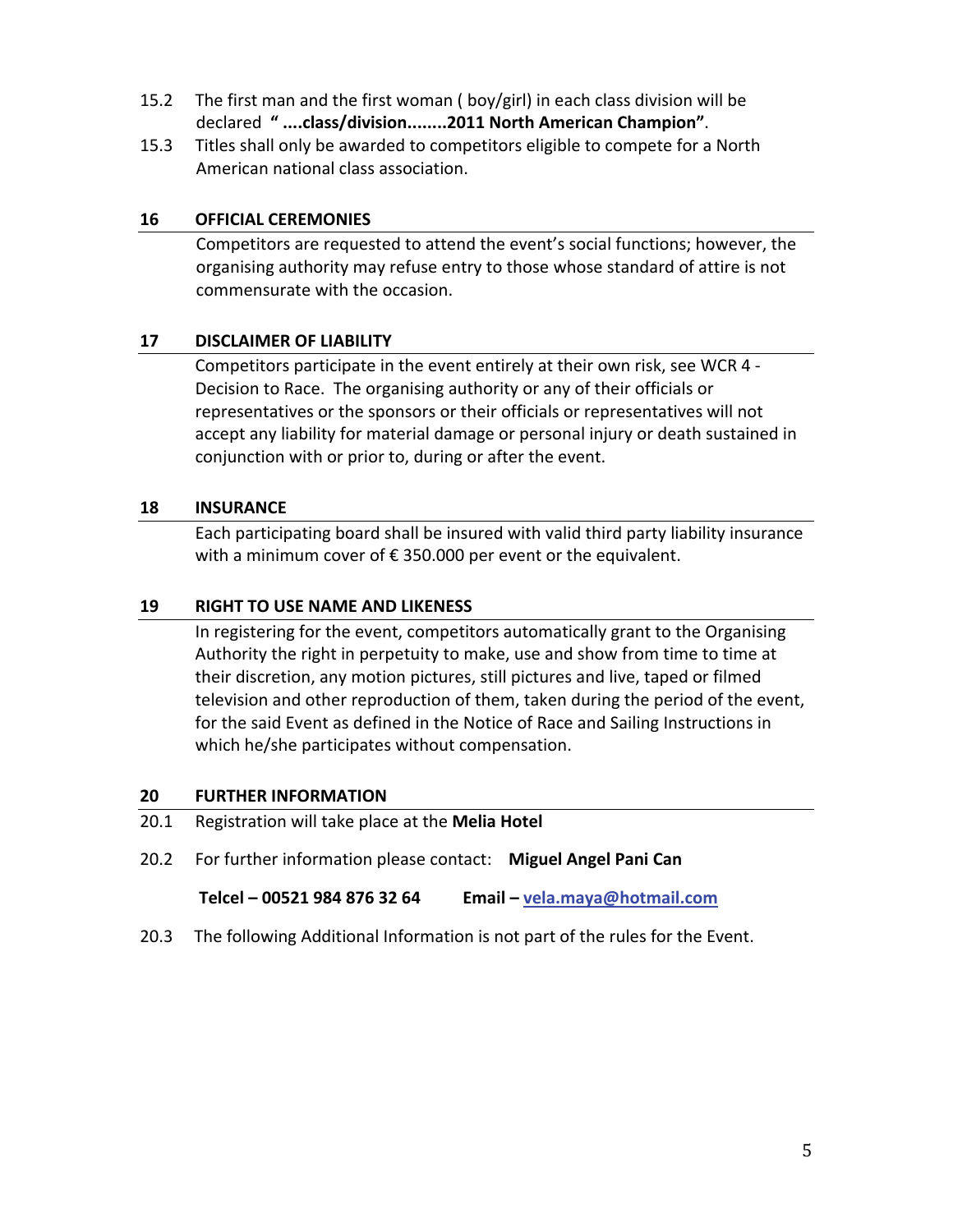#### **ADDITIONAL INFORMATION SHEET**

#### **A ACCOMMODATION**

Different hotel options are available at walking distance to the sailing venue.

From the  $1<sup>st</sup>$  November several hotel and apartment options will be available, with special discounts for competitors and supporters, on [www.windsurfmexico.com](http://www.windsurfmexico.com/)

#### **B AIR TRAVEL/TRANSPORTATION/TRANSFERS**

There are two main airports with access to Cozumel Island: Cancun International Airport (CUN) and Cozumel International Airport (CZM).

For transfer from Cancun airport to Cozumel, there are two main ways to do it:

‐By bus/taxi to Playa Del Carmen and then by boat to Cozumel island.

‐By plane. Direct flights are available from Cancun airport to Cozumel airport but equipment cannot be transported: <https://www.mayair.com.mx/>

Equipment transportation can be arranged by the local organiser from Cancun airport to the sailing venue. For detailed information, please contact Adrien Gaillard: [adriengaillard@hotmail.com](mailto:adriengaillard@hotmail.com)